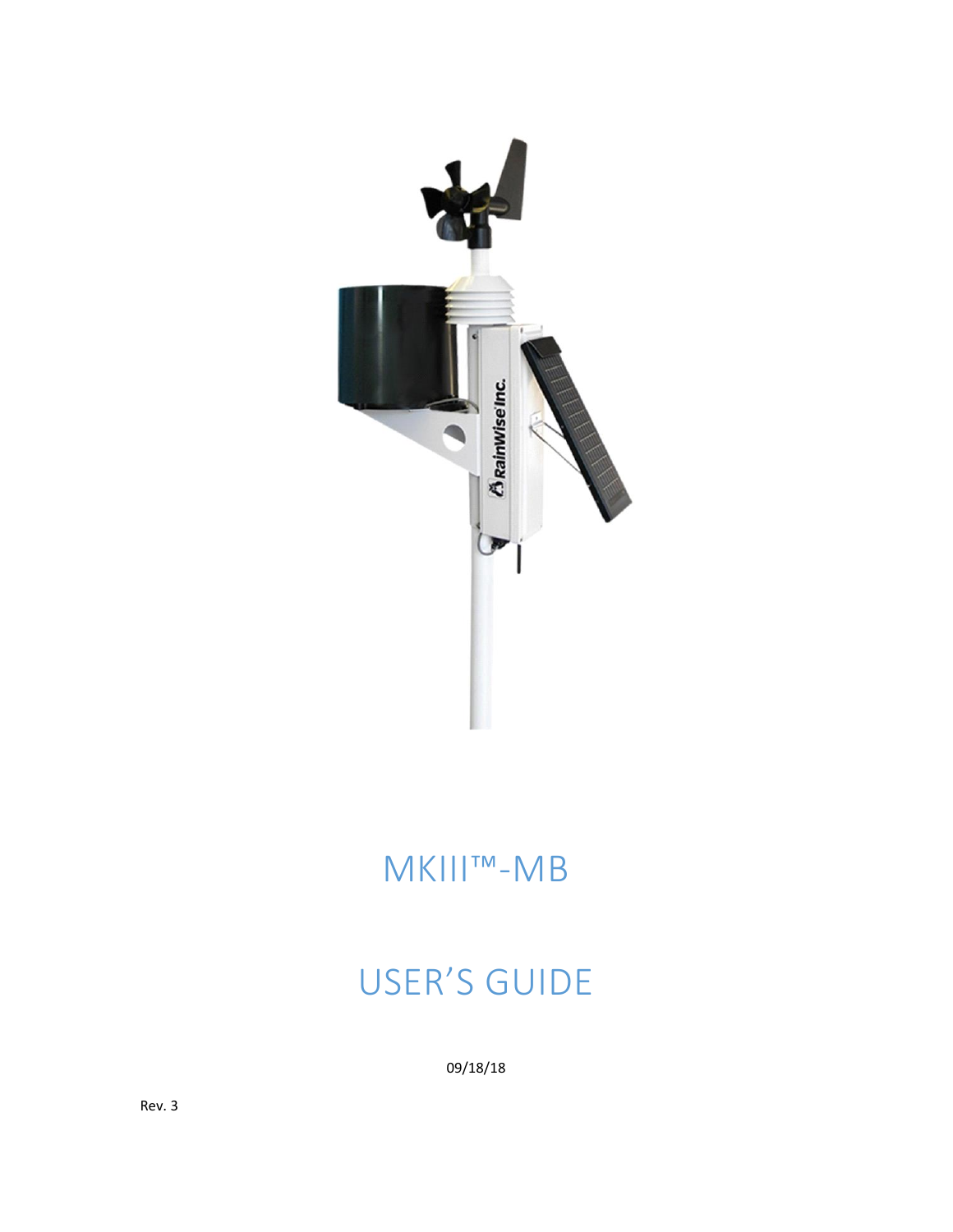## Copyright © 2018 by RainWise, Inc.

All rights reserved. No part of this work may be reproduced in any form except by written permission of the publisher. All rights of translation are reserved.

MKIII™ is a trademark of RainWise, Inc.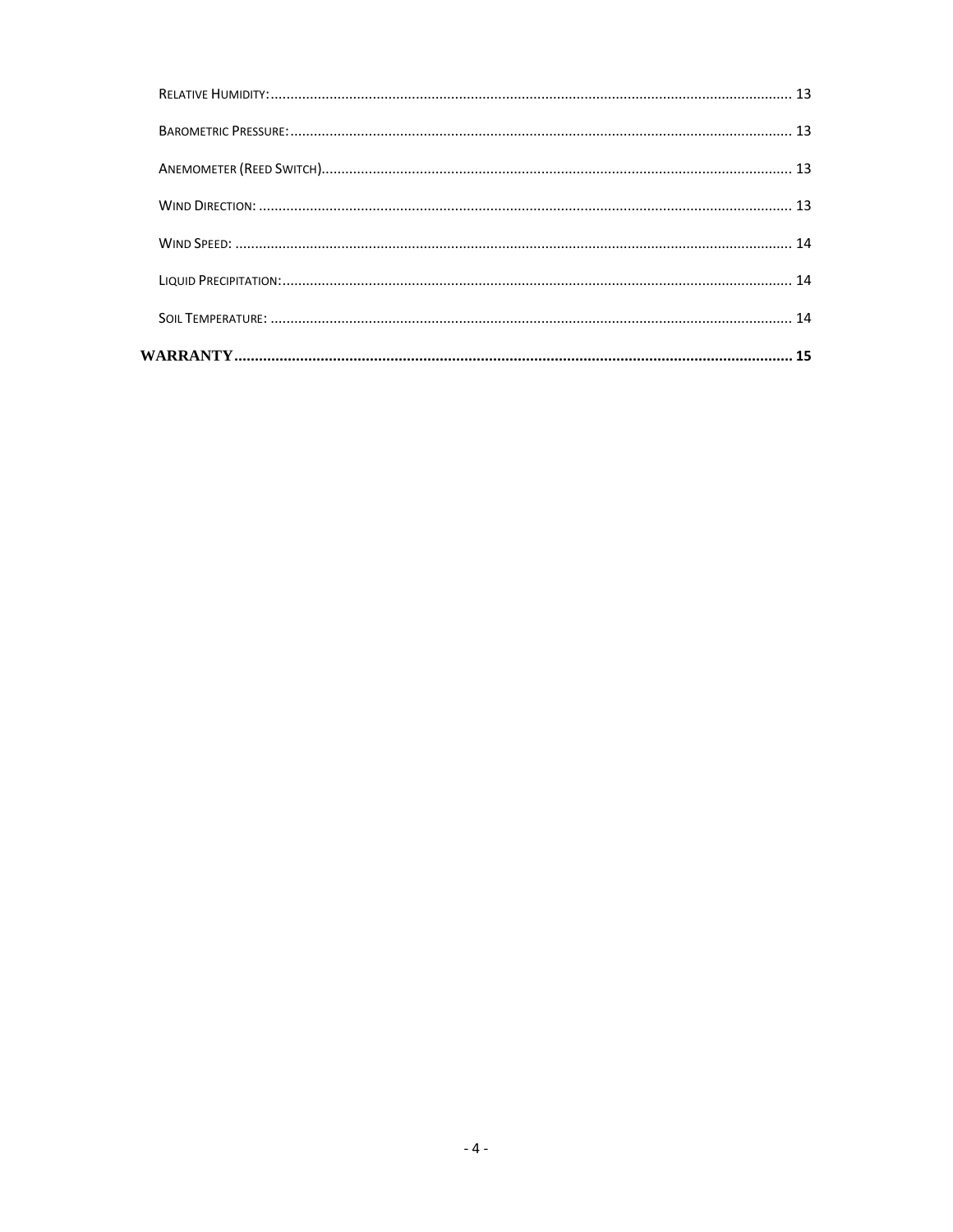# <span id="page-4-0"></span>INTRODUCTION

The MKIII-MB weather station is a compact and economical solution for weather monitoring. It measures ambient air temperature, relative humidity, barometric pressure, wind speed and direction, rainfall, and is capable of measuring up to 2 soil or other peripheral temperatures, solar radiation, and UV Index. The MKIII-MB uses a 2-wire half duplex RS-485 serial port for Modbus RTU communication with a host.

# <span id="page-4-1"></span>INSTALLING THE WEATHER STATION

It is suggested that the system is operated at ground level to make sure that all components are working properly prior to installation.

If any of the components are damaged or malfunctioning upon receipt, RainWise should be contacted.

## <span id="page-4-2"></span>SITE REQUIREMENTS AND CONSIDERATIONS

Ambient air temperature, solar radiation, and wind speed and direction can be affected by obstructions and local topography. Each site is different and presents challenges in its own unique way. The MKIII-MB sensor assembly, which contains the ambient air temperature and wind speed and direction sensor, should be no closer than 10 times any obstruction's height and should be placed away from any dark, heat-absorbing surface.

When roof-mounting the sensor assembly, the unit should be mounted toward an edge of the roof preferably on the prevailing wind side of the building and should be at least 2-1/2 feet above the roofline. Avoid locating the station near any heat sources such as chimneys or vents.

## <span id="page-4-4"></span><span id="page-4-3"></span>INSTALLATION

## WEATHER STATION

Mount the support mast securely to a support structure. This may be done by using the Mono-Mount, which is sold as an accessory to the MKIII-MB. The mast may also be attached to a support structure using U-Bolts. Do not tighten the support structure to the MKIII-MB unit, as directional orientation will be required.

Rotate the assembled unit until the electronics enclosure cover faces TRUE SOUTH if you are in the northern hemisphere, or TRUE NORTH if you are in the southern hemisphere. Secure the support mast to the assembly. Rotation is prevented by lining up the two holes in each mast. At this point, the entire unit should be secured to the support structure. It is crucial that the device is oriented as precisely as possible. The wind direction measurement is directly related to this positioning.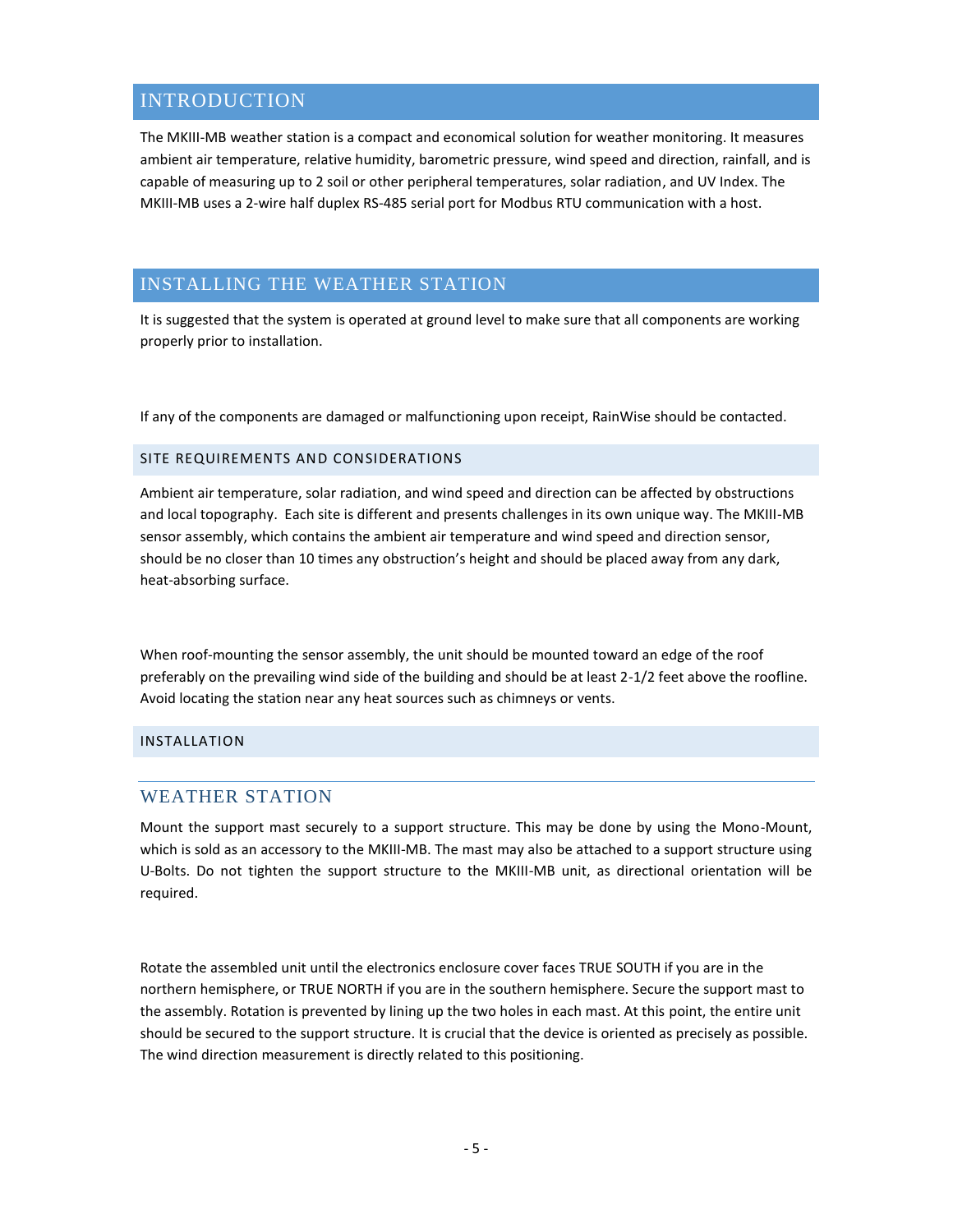**NOTE:** The station is set for use in the northern hemisphere by default. If using the station in the southern hemisphere you must place switch #3, located on the motherboard inside the enclosure, in the ON position.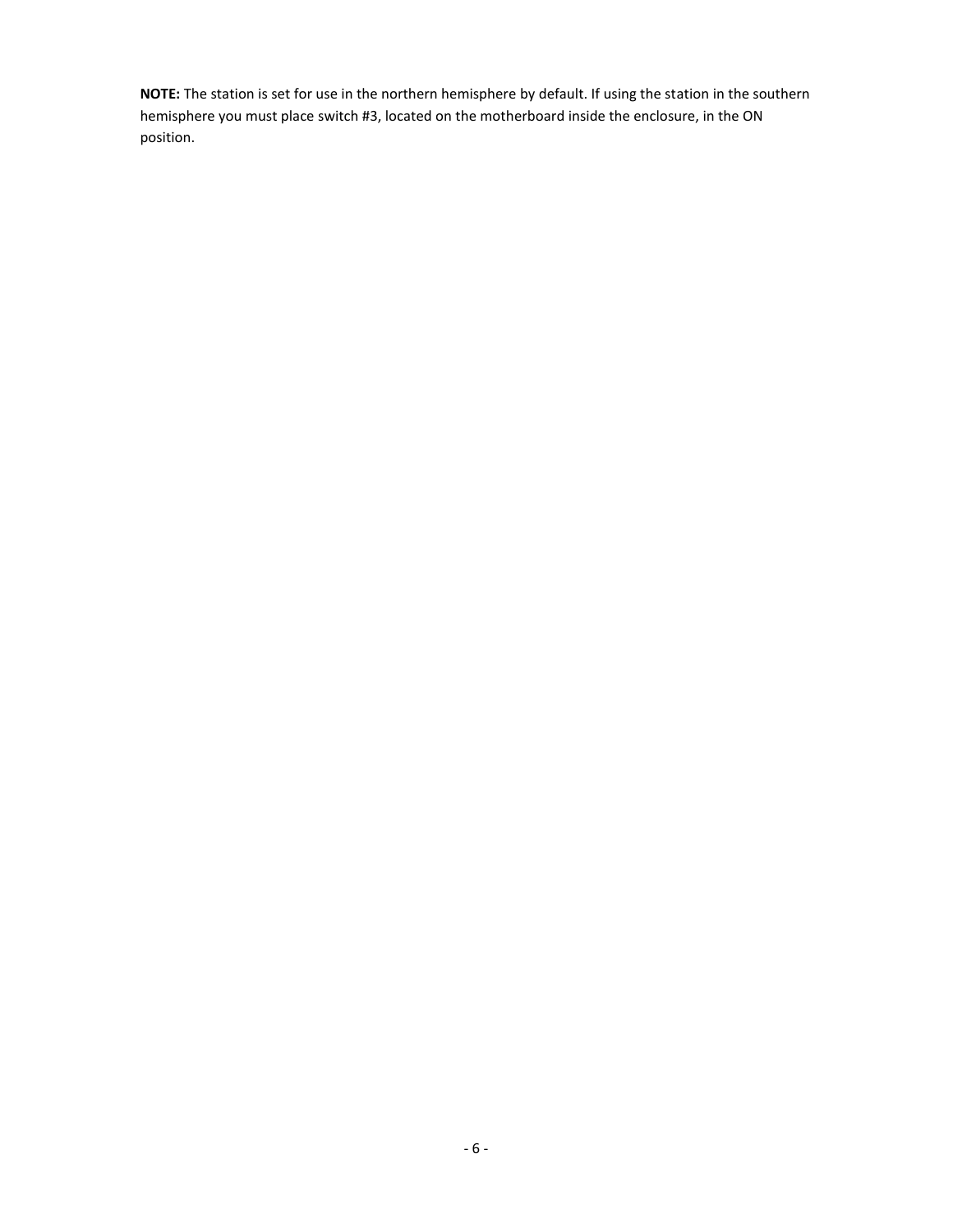## <span id="page-6-0"></span>ANEMOMETER

The anemometer is directly attached to the top of the sensor assembly. For correct wind direction operation, the MKIII-MB must be oriented correctly.

By default, the MKIII-MB is configured for operation in the Northern hemisphere. This only requires that the optional solar radiation sensor faces due South. If the MKIII-MB is going to be used in the Southern hemisphere it must be mounted with the solar radiation sensor facing North. In addition, the hemisphere jumper inside the MKIII-MB must be changed from Northern to Southern as shown in the image be in the wiring section.

## <span id="page-6-1"></span>WIRING

To enter the enclosure with a cable, the front cover must first be removed. Remove the four Philips head screws from the back of the enclosure. Once the lid is removed, the circuit board is exposed.

## <span id="page-6-2"></span>CONNECTING RS-485

The MKIII-MB is supplied with a half-duplex RS-485 serial port. Wiring connections are made using the 4 pin screw terminal inside of the MKIII-MB electronics enclosure. Cable is not supplied with the unit. The RS-485 lines can be terminated with a 120-ohm resistor. This can be enabled by moving the termination jumper, located inside the unit, to the "ON" position. This requires removing the enclosure cover.

## **RS-485 TERMINALS**

| A (-): | Negative RS-485          |
|--------|--------------------------|
| B (+): | Positive RS-485          |
| GND:   | Signal/Power Ground      |
| +VDC:  | External 10-30VDC Supply |

RS-485 is rated to 4,000 feet (1,200 m) at 90 kbps. The RS-485 port on the MKIII-MB is surge protected but not isolated.

## <span id="page-6-3"></span>CONNECTING THE POWER SUPPLY

The weather station must be powered by an external power source unless the solar-powered option has been purchased. For systems running with external power, a cable connection must be made between the RS-485 interface board and the motherboard. A cable is provided and should already be connected to J2 on the RS-485 board.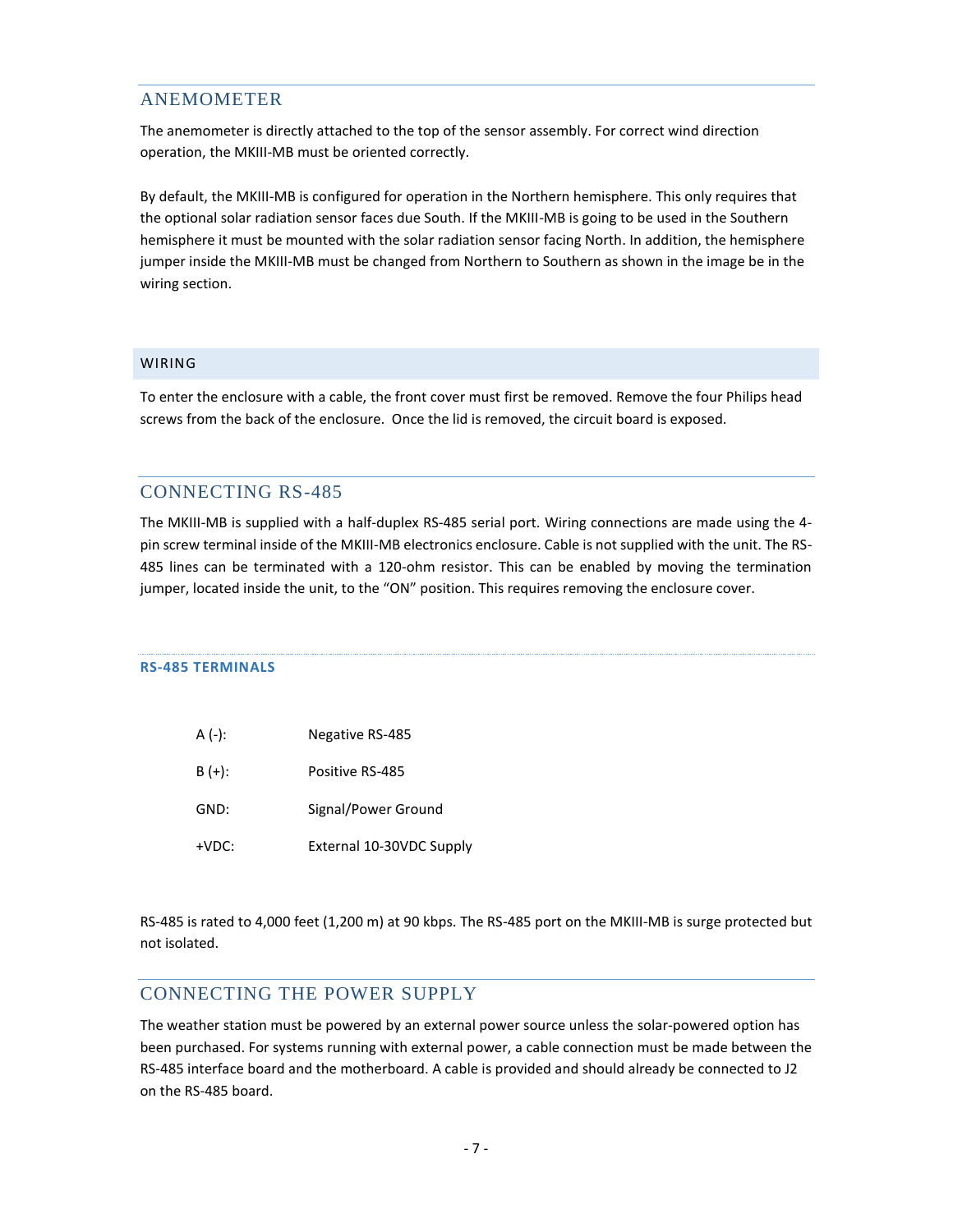The power supply input is nominally rated for 24VDC but can accept a voltage in the range of 10 to 30VDC. The inputs are reverse polarity, surge, overvoltage, and overcurrent protected. The power supply is not isolated.

#### <span id="page-7-0"></span>MODBUS RTU

These weather stations are equipped with an RS-485 communications port that supports a subset of Modbus RTU commands. Two baud rates are supported 9600 and 19,200. Only 4X Holding registers are supported. The register map that follows describes each register. These stations are read-only.

### <span id="page-7-1"></span>COMMUNICATIONS

Baud: Switch 5 selects the baud rate. ON=19200, OFF=9600 (default). Data bits: 8 Parity: None Stop Bits: 1

Maximum Poll Rate: 5 Hz (Extended periods of rapid polling will drain the battery)

## <span id="page-7-2"></span>SCALING

Parameters are reported as integers. In order to maintain resolution, some values are scaled up. The scale factor shown indicate how the value should be scaled or multiplied by. Rainfall is an exception, this parameter reports the number of tips of the tipping bucket rain gauge. Typically the gauge is calibrated to 0.254mm (0.01") per tip. This counter resets on a reboot and will roll over at 65536 counts.

#### <span id="page-7-3"></span>UNSUPPORTED FIELDS

The register map reserves registers for all combinations of sensors supported by the Rainwise stations. Not all will be available on any one system. Sensors/fields that are not supported will contain the value 0x8000. Some fields require the purchase of additional sensors. The values reported by fields that don't have valid sensors installed should be ignored.

#### <span id="page-7-4"></span>POWER MANAGEMENT

The weather station will enter a low power mode when the RS-485 bus is quiet. The station will wake on any activity and will remain awake drawing full power for 3 seconds after the last activity on the bus. When using the weather station with its own solar power the bus should remain inactive for the majority of the time. Suggested polling rates are between 1 and 5 minutes. The battery voltage can be monitored to assess the station health. Readings below 6 volts indicate a low battery. 5.8 volts is considered critical.

If the station is supplied with auxiliary power the above is not applicable and the station can be polled as often as desired.

In DC powered stations the RS-485 interface board supplies the main board with a regulated 6.8V DC supply. This is the voltage reported in the Modbus Supply Voltage Modbus register.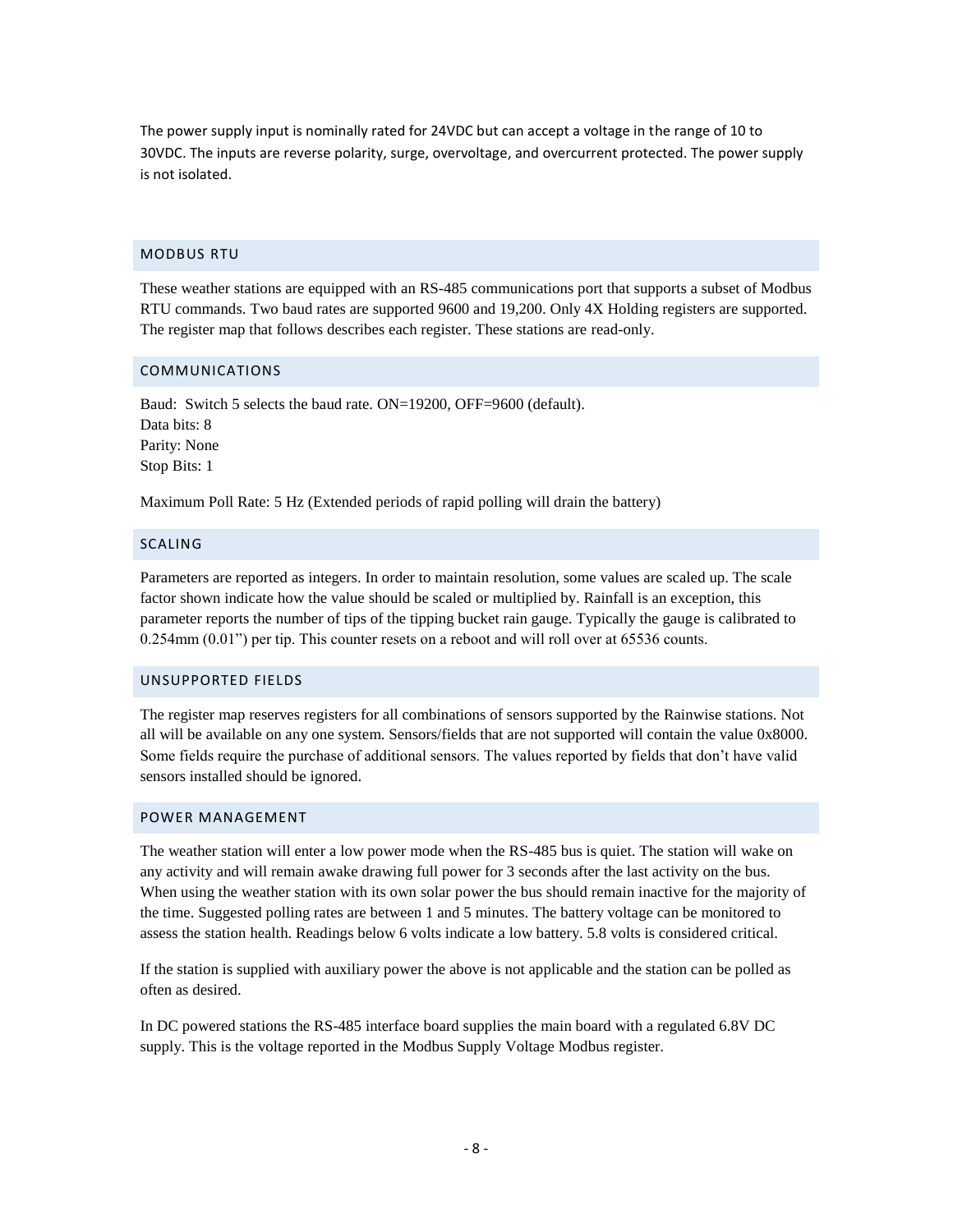## <span id="page-8-0"></span>MODBUS MAP

| <b>Holding</b><br>Register | <b>Item</b>               | <b>Type</b> | <b>Units</b>             | <b>Scale</b><br><b>Factor</b> | <b>Contents</b>                                    |
|----------------------------|---------------------------|-------------|--------------------------|-------------------------------|----------------------------------------------------|
| 0                          | Manufacturer              | uint16      | N/A                      |                               | "RW" (0x5257)                                      |
| $\mathbf{1}$               | Model                     | uint16      | N/A                      |                               | "S0"=MK-III, "S1"=MKIII,<br>"S2"= PVmet            |
| 2                          | Version                   | uint16      | N/A                      |                               | 0x0170, "01" Map Version,<br>"70" Firmware Version |
| 3                          | Air Temperature           | int16       | Degrees C                | 0.1                           | Measured                                           |
| 4                          | Humidity                  | int16       | %                        | 1.0                           | Measured                                           |
| 5                          | Pressure                  | int16       | hPa                      | 0.1                           | Measured                                           |
| 6                          | Wind Speed                | int16       | m/s                      | 0.1                           | Measured                                           |
| 7                          | <b>Wind Direction</b>     | int16       | Degrees                  | 1.0                           | Measured                                           |
| 8                          | Wind Speed 5min Avg.      | int16       | m/s                      | 0.1                           | Measured                                           |
| 9                          | Wind Direction 5 min Avg. | int16       | Degrees                  | 1.0                           | Measured                                           |
| 10                         | Wind Gust (5 min)         | int16       | m/s                      | 0.1                           | Measured                                           |
| 11                         | Wind Gust Direction       | int16       | Degrees                  | 1.0                           | Measured                                           |
| 12                         | Rainfall                  | int16       | Counter                  | 1.0                           | Measured                                           |
| 13                         | Aux Temperature 1         | int16       | Degrees C                | 0.1                           | Measured                                           |
| 14                         | Aux Temperature 2         | int16       | Degrees C                | 0.1                           | Measured                                           |
| 15                         |                           | int16       | $\blacksquare$           |                               | 0x8000                                             |
| 16                         | $\overline{a}$            | int16       | $\blacksquare$           | $\frac{1}{2}$                 | 0x8000                                             |
| 17                         | $\overline{\phantom{a}}$  | int16       | $\overline{\phantom{a}}$ | $\overline{a}$                | 0x8000                                             |
| 18                         | Solar Irradiance          | int16       | W/m2                     | 1.0                           | Measured                                           |
| 19                         |                           |             |                          |                               | 0x8000                                             |
| 20                         | UV Index                  | int16       | N/A                      | 0.1                           | Measured                                           |
| 21                         |                           | Int16       | $\bar{\phantom{a}}$      | $\overline{a}$                | 0x8000                                             |
| 22                         | <b>Supply Voltage</b>     | int16       | Volts                    | 0.01                          | Measured                                           |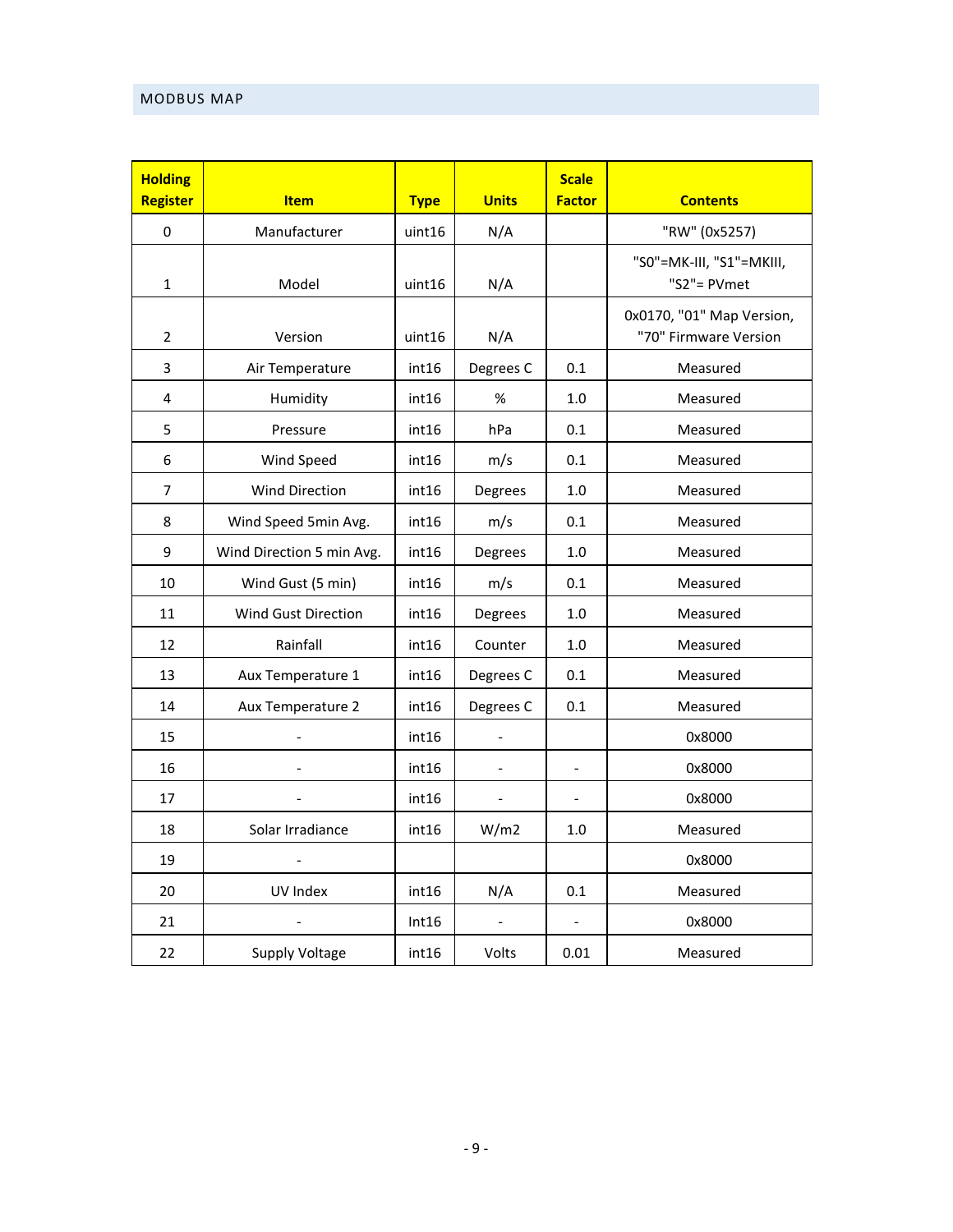## <span id="page-9-0"></span>CHANGING THE MODBUS DEVICE ADDRESS

The Modbus device can be changed using the dip switches 1 & 2 with the default position set to device address 60.

| Modbus Address | Switch 1 | Switch 2 |
|----------------|----------|----------|
| 60             | $\Omega$ | 0        |
| 61             |          | 0        |
| 62             | 0        |          |
| 63             |          |          |

## <span id="page-9-1"></span>CHANGING THE BAUD RATE

The baud rate can be set to either 9600 or 19200. The default baud rate is 9600. Changing the dip switch to the ON position will change the baud rate to 19200.

## <span id="page-9-2"></span>SOFTWARE/FIRMWARE UPDATES

The software or firmware in the MKIII-MB can be updated or changed using the RS-485 port. Make sure you read the update instructions carefully and be sure you are installing the correct software. As with all updates, there are risks associated with changing the flash memory.

Updates are loaded using a Windows-based program called IAP flash. This program is supplied with the ".enc" file along with instructions. Windows is required to perform updates. No other operating systems are currently supported.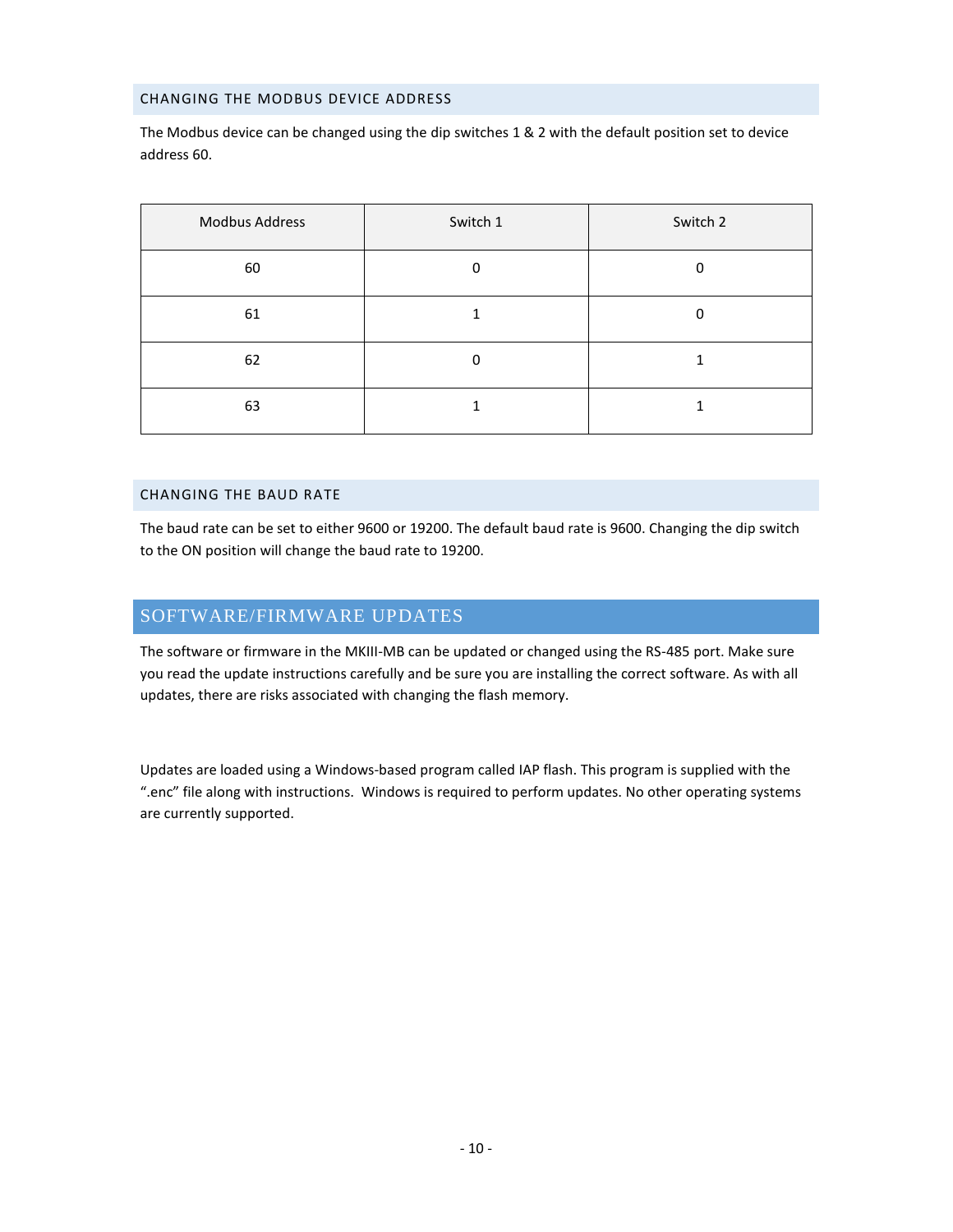# <span id="page-10-0"></span>MINIMUM SYSTEM REQUIREMENTS

The MKIII-MB is equipped with an RS-422/485 serial port.

<span id="page-10-1"></span>

| <b>RS-485</b> |                                    |  |
|---------------|------------------------------------|--|
| Baud rate:    | 9600/19,200 bps                    |  |
| Parity:       | None                               |  |
| Data bits:    | 8                                  |  |
| Stop bits:    | 1                                  |  |
| Flow Control: | None                               |  |
|               | Interface mode: 2-Wire Half Duplex |  |

## <span id="page-10-2"></span>SOFTWARE

The MKIII-MB is designed to work with an RS-422/485 compliant host. A terminal emulator program is required to change settings.

## **Material Specifications**

## <span id="page-10-3"></span>SENSOR ASSEMBLY:

RoHS Compliant

Mast: Polyvinyl Chloride

Heat Shields: Acrylonitrile Butadiene Styrene

Insolation Sensor Bracket: Delrin

Hardware: Stainless Steel and Nylon Locknut

Foam Gasket: Vinyl and Acrylic

## <span id="page-10-4"></span>ENCLOSURE:

RoHS Compliant

IP65 Rated Outdoor Enclosures

UL 94 V-2

Body: Body: Polycarbonate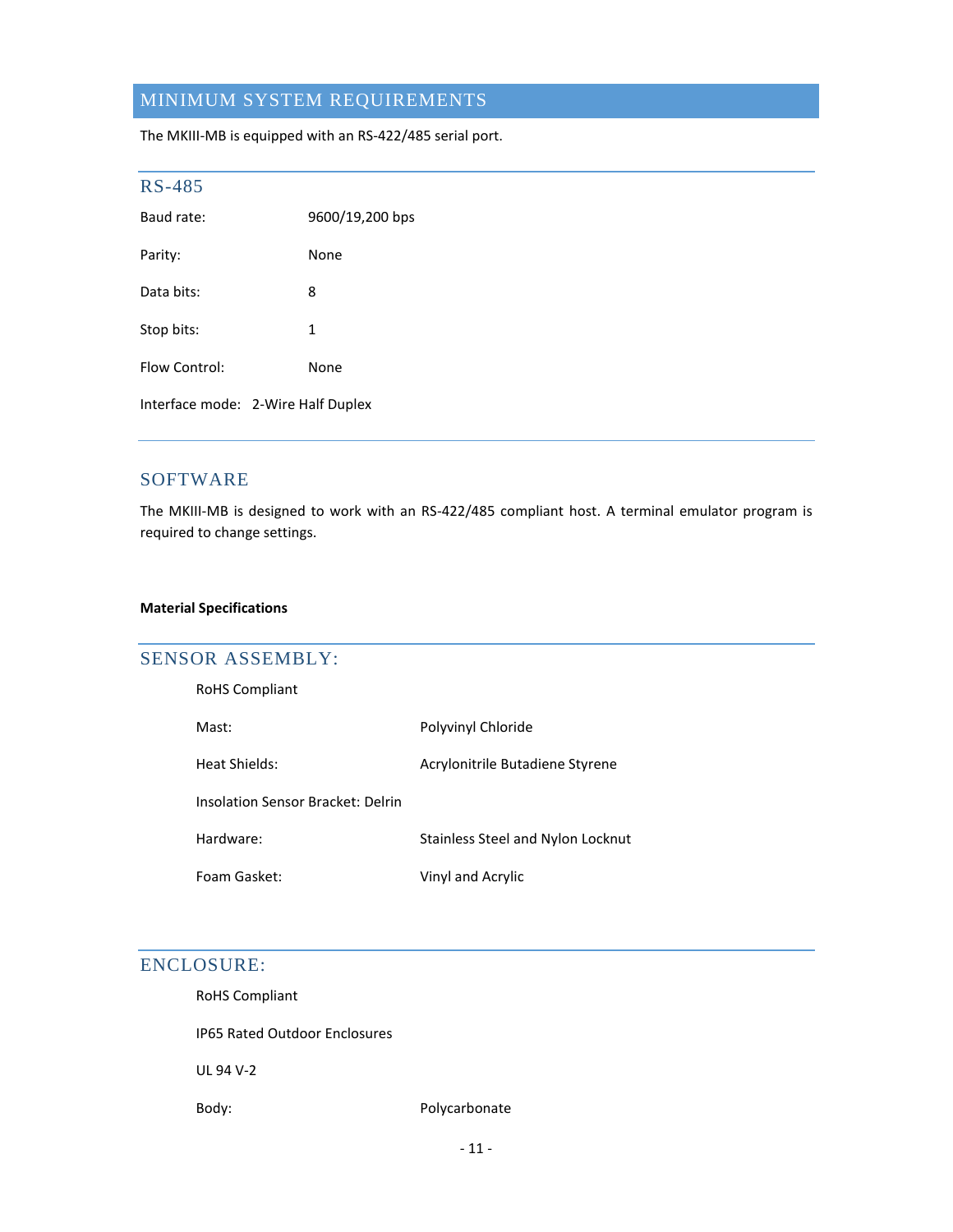# <span id="page-11-0"></span>AMBIENT AIR TEMPERATURE SENSOR:

RoHS Compliant

# <span id="page-11-1"></span>ELECTRONICS:

RoHS Compliant

# <span id="page-11-2"></span>PHYSICAL:

Packaged Weight: 7 lbs

Packaged Dimensions: 6cm x 20.3cm x 20.3cm (10.25" x 8" x 8")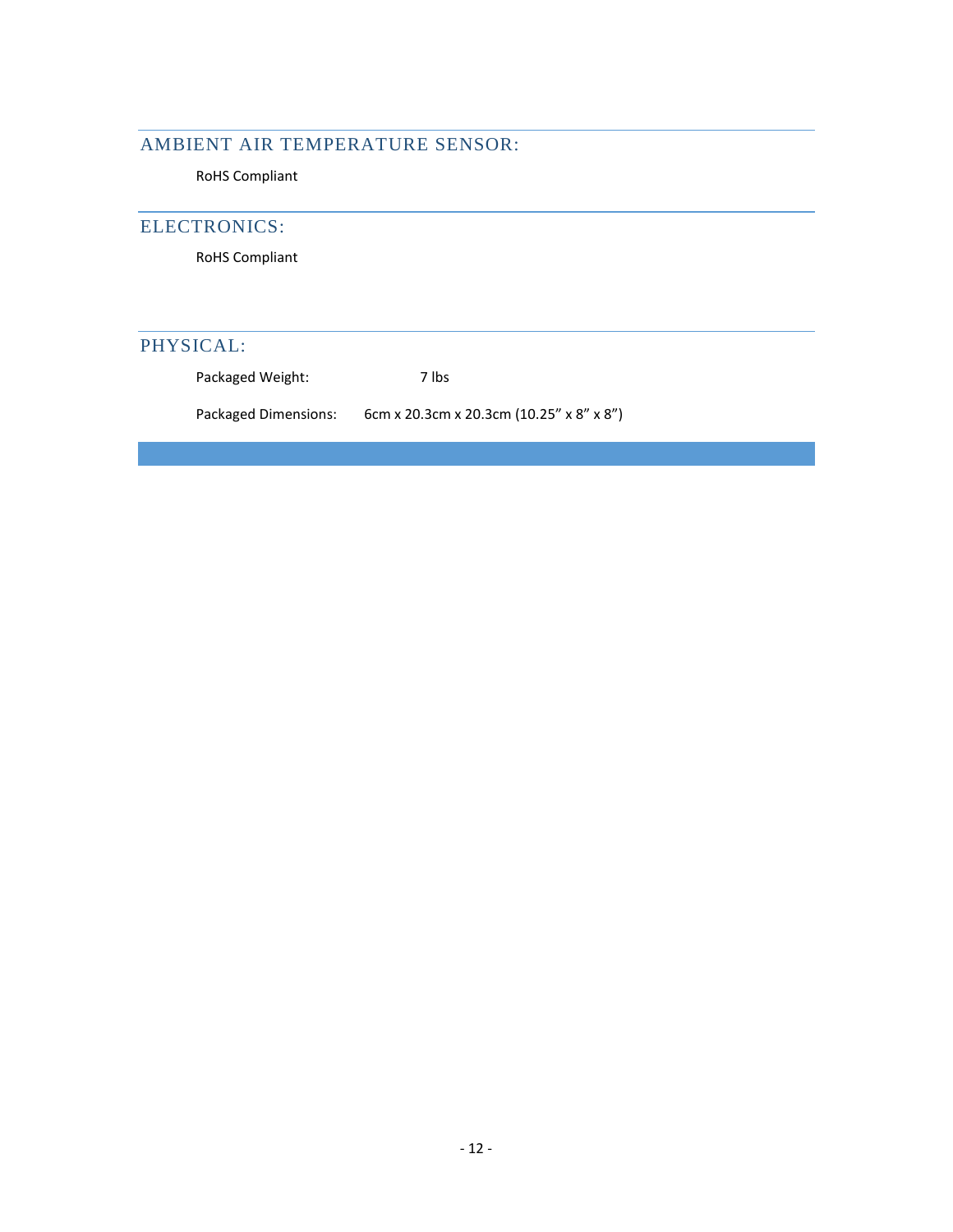<span id="page-12-6"></span><span id="page-12-5"></span><span id="page-12-4"></span><span id="page-12-3"></span><span id="page-12-2"></span><span id="page-12-1"></span><span id="page-12-0"></span>

| HARDWARE SPECIFICATIONS         |                                                     |  |  |
|---------------------------------|-----------------------------------------------------|--|--|
| <b>OPERATING ENVIRONMENT:</b>   |                                                     |  |  |
| Temperature:                    | -40 $\sim$ 70°C (-40 $\sim$ 158°F)                  |  |  |
| Humidity:                       | 0~100% Condensing                                   |  |  |
| AMBIENT AIR TEMPERATURE SENSOR: |                                                     |  |  |
| Range:                          | $-55$ ~ 85°C (-67 ~ 185°F)                          |  |  |
| Accuracy:                       | ±0.2°C at 25°C (±0.4°F at 77°F)                     |  |  |
| Resolution:                     | $0.056^{\circ}$ C (0.1°F)                           |  |  |
| <b>RELATIVE HUMIDITY:</b>       |                                                     |  |  |
| <b>Operational Temperature:</b> | $-40$ ~ 70°C (-40 ~ 158°F)                          |  |  |
| Range:                          | $0 - 100%$                                          |  |  |
| Accuracy:                       | ±2% for $10 \leq$ %RH ≤ 90 at 25°C (77°F)           |  |  |
|                                 | ±4% for $10 >$ %RH > 90 at 25°C (77°F)              |  |  |
| Resolution:                     | 1%                                                  |  |  |
| <b>BAROMETRIC PRESSURE:</b>     |                                                     |  |  |
| <b>Operational Temperature:</b> | $-40$ ~ 85°C (-67 ~ 185°F)                          |  |  |
| Range:                          | 300 ~ 1100 mbar (8.86 ~ 32.49 inHg)                 |  |  |
| Accuracy:                       | ± 0.5 mbar between 700-1100 mbar at 25°C            |  |  |
|                                 | (±0.015 in Hg between 20.67 ~ 32.49 in Hg. at 77°C) |  |  |
| Resolution:                     | 0.34 mbar (0.01 inHg)                               |  |  |
| ANEMOMETER (REED SWITCH)        |                                                     |  |  |
| <b>Operational Temperature:</b> | $-40$ ~ 85°C (-40 ~ 185°F)                          |  |  |
| Anemometer Extension:           | Up to 15.24m (50ft)                                 |  |  |
| WIND DIRECTION:                 |                                                     |  |  |
| Range:                          | $0 \sim 360^\circ$                                  |  |  |
| Accuracy:                       | ±11.25°                                             |  |  |
| Resolution:                     | $22.5^\circ$                                        |  |  |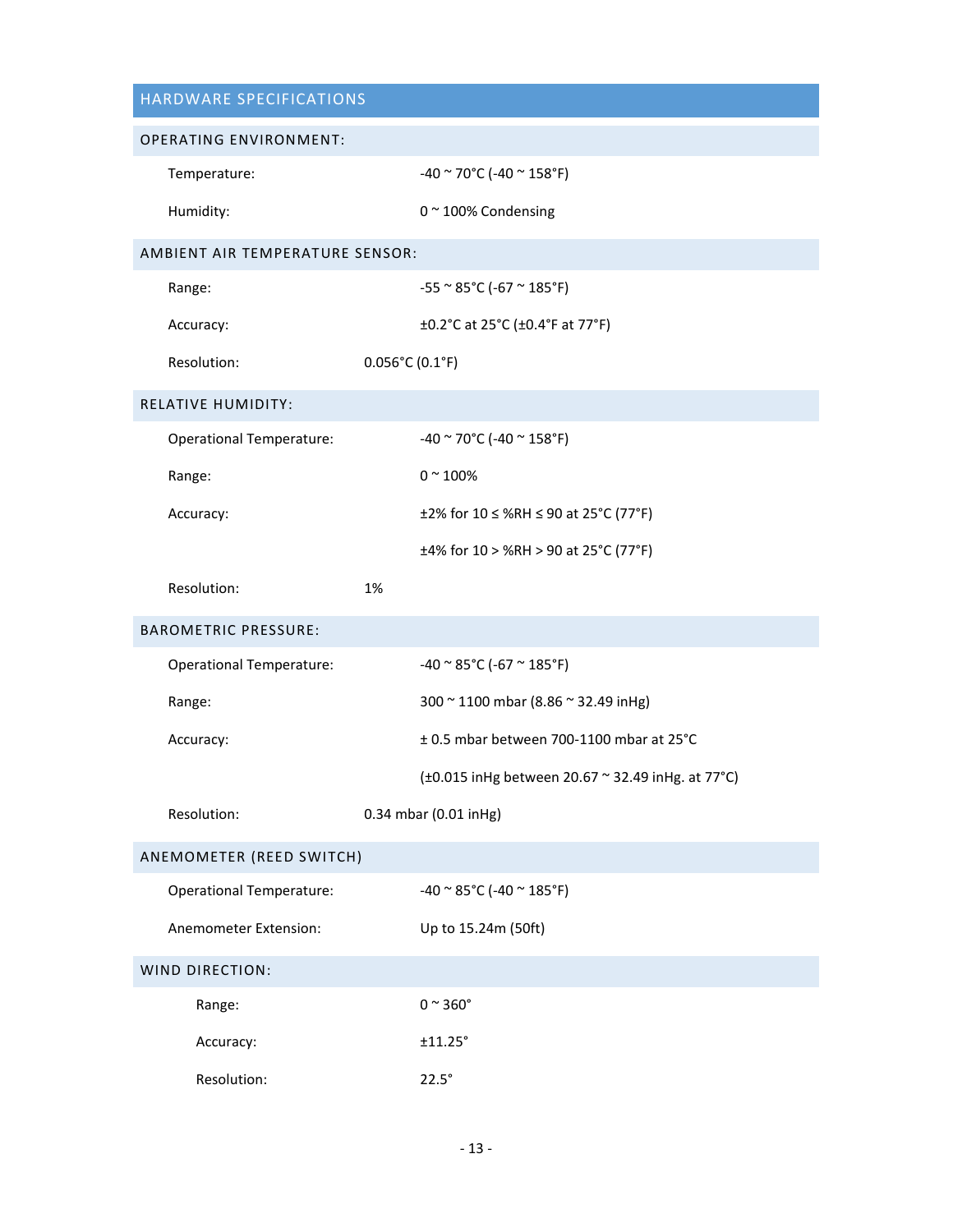<span id="page-13-2"></span><span id="page-13-1"></span><span id="page-13-0"></span>

| <b>Starting Threshold:</b>      | 1.98 m/s (4.43 mph)                                  |
|---------------------------------|------------------------------------------------------|
| <b>WIND SPEED:</b>              |                                                      |
| Range:                          | $0 \approx 67$ m/s (0 $\approx$ 150 mph)             |
| Accuracy:                       | Greater of 0.45m/s (1 mph) or 5% of Reading          |
| Resolution:                     | $0.045$ m/s (0.1 mph)                                |
| Threshold:                      | $0.65$ m/s (1.45 mph)                                |
| LIQUID PRECIPITATION:           |                                                      |
| <b>Operational Temperature:</b> | $0 \approx 85^{\circ}$ C (0 $\approx 185^{\circ}$ F) |
| Range:                          | $0 \sim 762$ mm/hr (0 $\sim$ 30 in/hr)               |
| Accuracy:                       | $±2\%$ at 25.4 mm/hr ( $±2\%$ at 1 in/hr)            |
| Resolution:                     | $0.254$ mm $(0.01$ in)                               |
| <b>SOIL TEMPERATURE:</b>        |                                                      |
| Range:                          | $-55$ ~ 85°C (-67 ~ 185°F)                           |
| Accuracy:                       | ±0.2°C at 25°C (±0.4°F at 77°F)                      |
| Resolution:                     | $0.056^{\circ}$ C (0.1°F)                            |